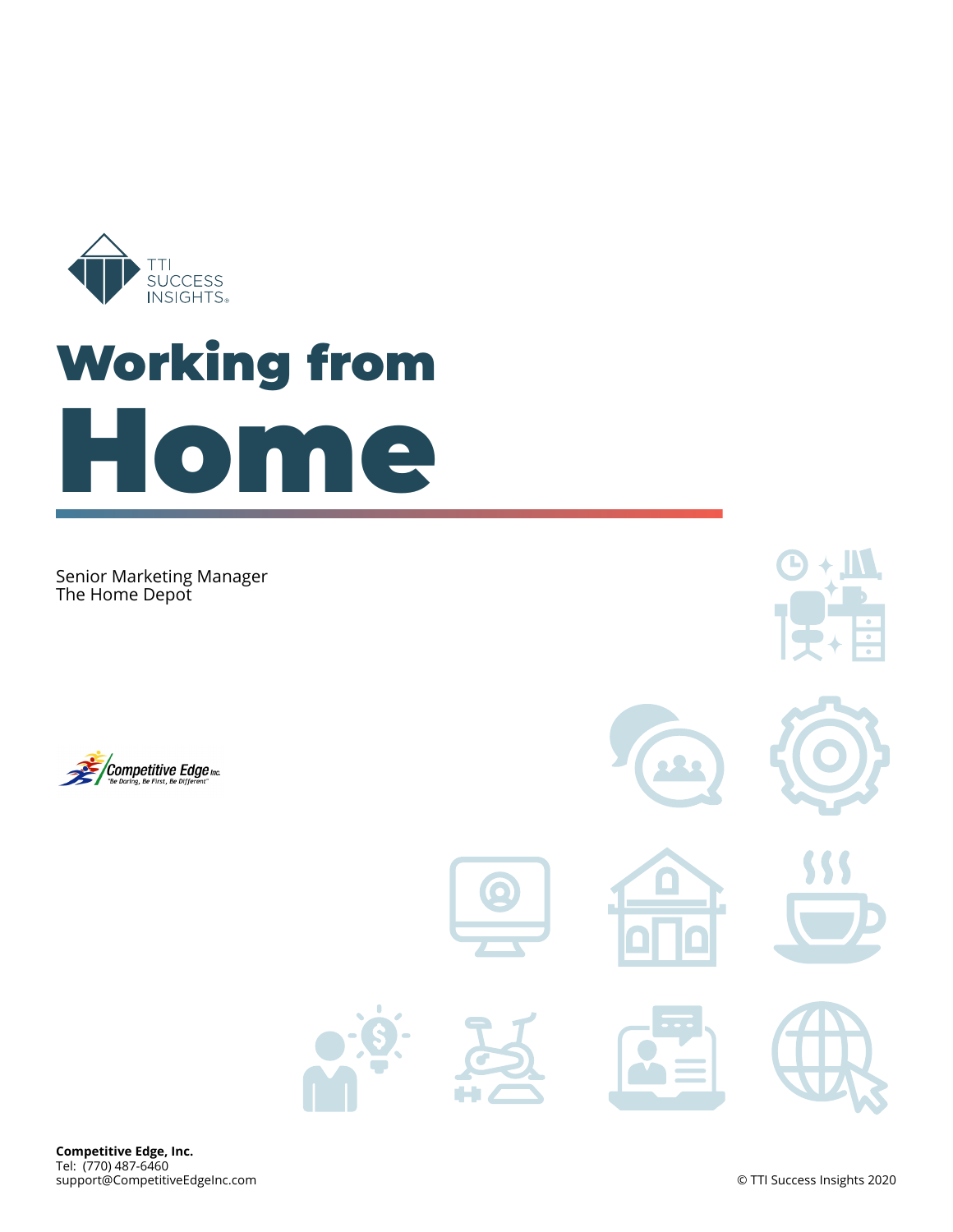## **Your Working Remote Tips**



*Everyone has their own style and tendencies. When working virtually, we need to become more aware of our strengths and weaknesses and how to manage them. We don't have our peers, leaders and other influencers around us to help point out when we need course-correction. Time and priority management is key. The tips below are based on your survey responses and offer insight into how you might manage yourself when working virtually.*

### **WHEN WORKING FROM HOME**

- $\blacktriangleright$  Set scheduled time to socialize after completing tasks assigned to you — not before. Create a virtual "coffee & catch-up" with your professional social circle.
- Maintain your focus on the task. If you need a break, take a  $\blacktriangledown$ short-timed break and then get back to it.
- Review notes from previous meetings and interactions in advance to prepare yourself for the next session.
- It can be difficult to persuade others when you're not in person. When sharing your ideas, facts are as important as your feelings on the issue.
- Working virtually means less opportunities to clarify. Attempt to be more detail-oriented than you would in person. Put things in writing and share with the team/manager.
- Be prepared to back up your ideas with a few facts. Don't rely on intuition only. Call a colleague to bounce off your ideas before making a decision.
- Don't let your assumptions fill in gaps. Have a quick chat to  $\blacktriangledown$ seek clarity before progressing on a project.

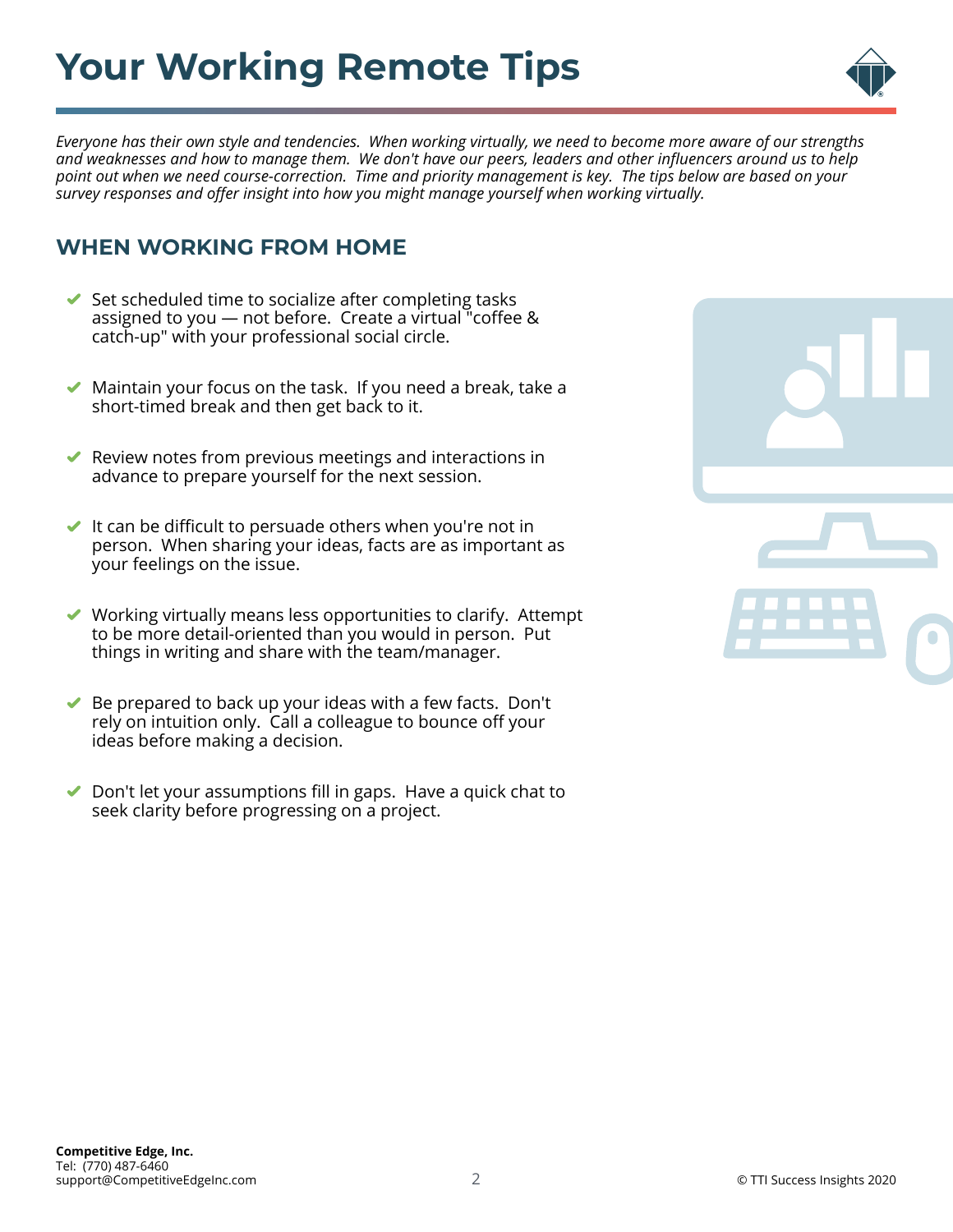

*When working virtually, you will find that your coworkers tend to be either more direct or reflective. Below you will find communication tips on how to best communicate with your colleagues who fall into one of the two categories below.*

### **High D**

#### **Direct**

*When communicating online with a person who is ambitious, forceful, decisive, strong-willed, independent and goal-oriented:*

- ◆ Don't waste time. Move quickly. Plan video meetings only when necessary and confirm availability via chat.
- $\blacktriangleright$  Provide written correspondence with direct answers to questions and using concise bullet points.
- $\bullet$  Don't waste their time with rhetorical or useless questions.





#### **Reflective**

*When communicating online with a person who is cooperative, low-key, modest and mild:*

- ◆ Offer to virtually collaborate on a tough project or be a sounding board for their decisions.
- Give an opening for them to share their opinions in video meetings.
- O Don't pressure them when making difficult decisions.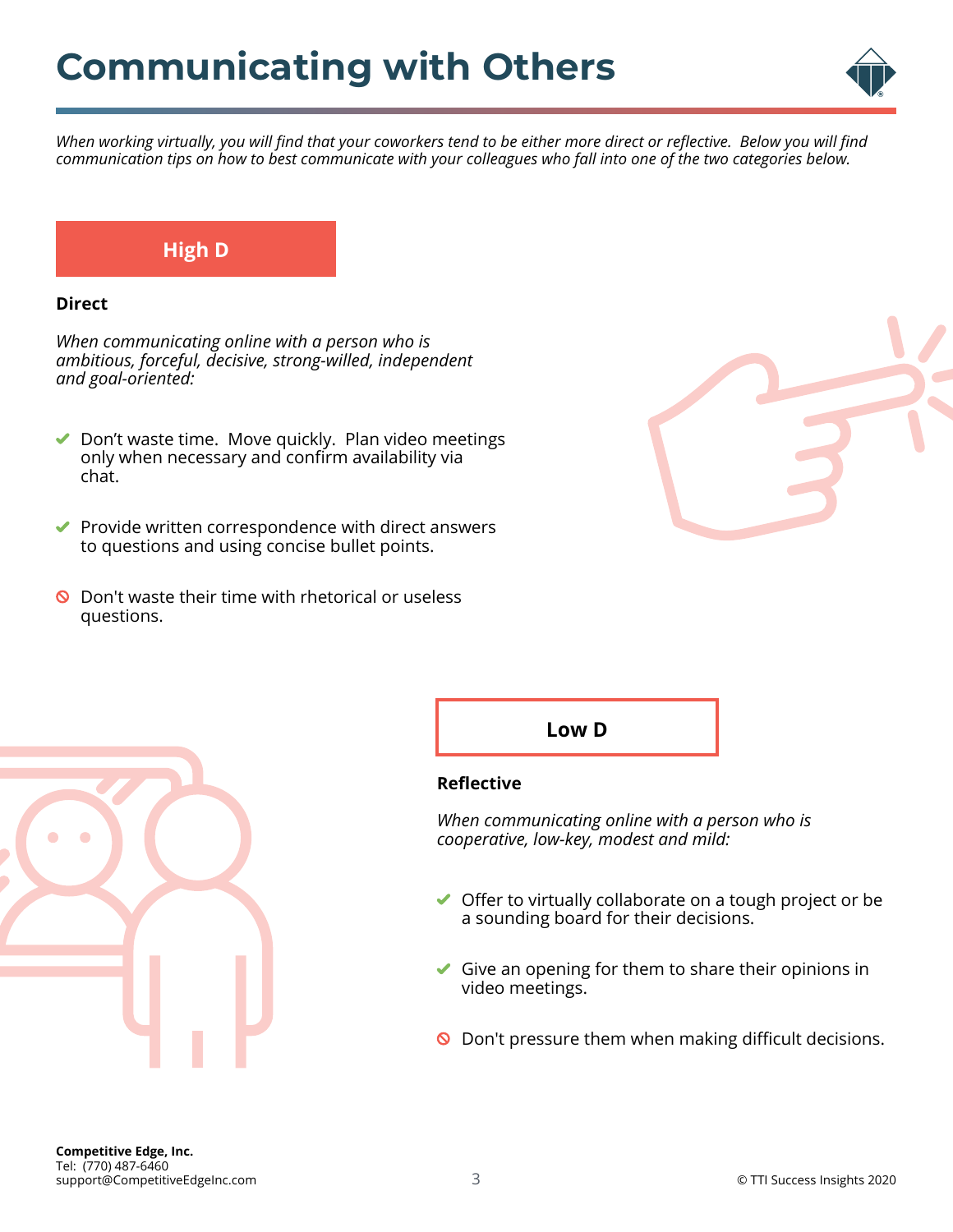

*When working virtually, you will find that your coworkers tend to be either more outgoing or reserved. Below you will find communication tips on how to best communicate with your colleagues who fall into one of the two categories below.*

### **High I**

#### **Outgoing**

*When communicating online with a person who is magnetic, enthusiastic, friendly, demonstrative and conversational:*

- $\blacktriangleright$  Use video communication whenever possible  $-$  this will make them feel more connected and allow you to engage with them at a deeper level. And keep them from being distracted.
- $\blacktriangleright$  Follow-up with action steps, due dates in writing and ask for feedback.
- **O** Don't be too factual or formal. There is limited non-verbal communication in the virtual environment.





**Low I**

#### **Reserved**

*When communicating online with a person who is restrained, controlled, non-animated, reflective and reserved:*

- $\blacktriangleright$  Have a clear plan of action for virtual collaboration.
- $\blacktriangleright$  Stick to the specifics of the project at hand.
- **O** Don't call on them to speak in heavily attended virtual meetings.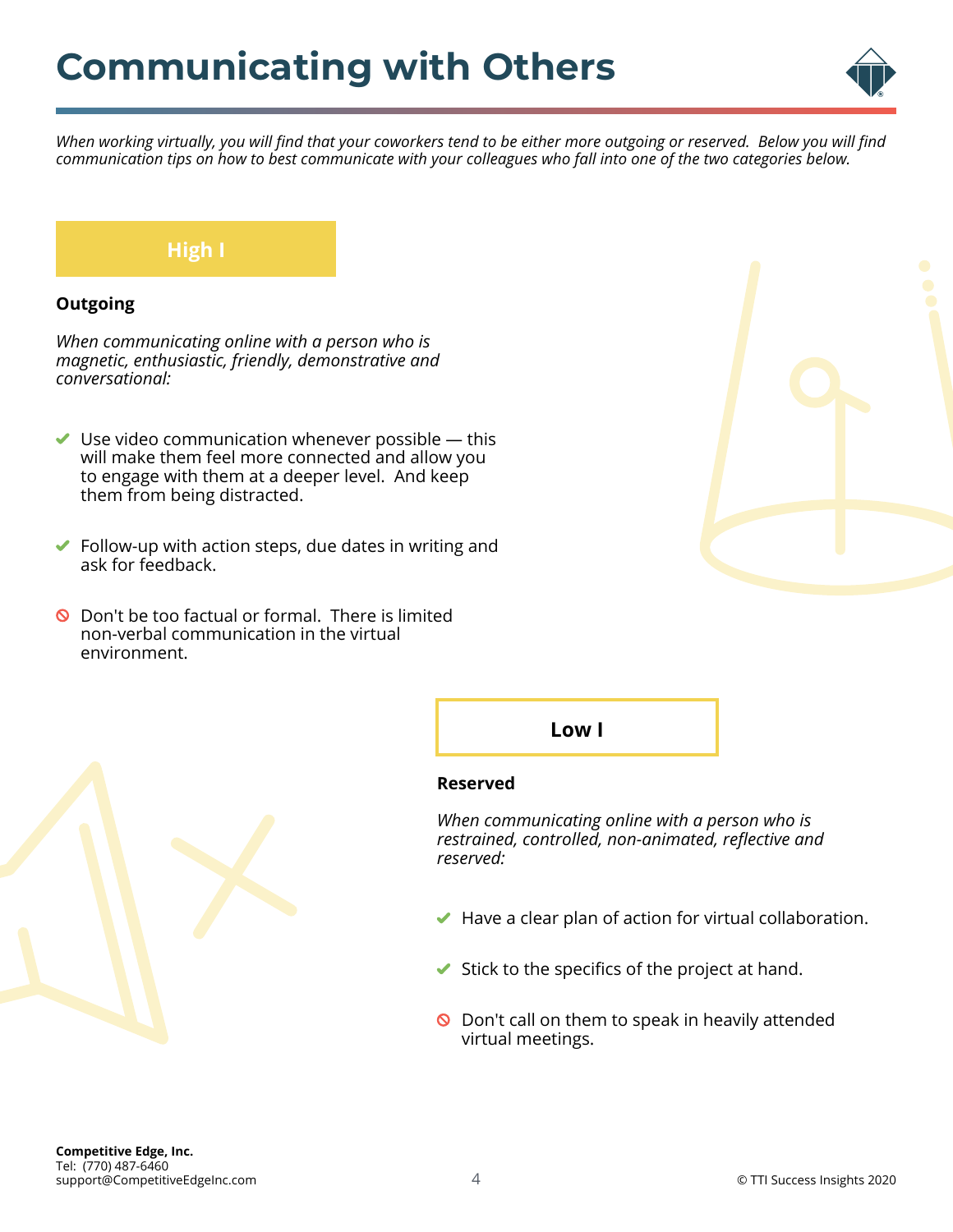

*When working virtually, you will find that your coworkers tend to be either more predictable or dynamic. Below you will find communication tips on how to best communicate with your colleagues who fall into one of the two categories below.*

### **High S**

#### **Predictable**

*When communicating online with a person who is patient, predictable, reliable, steady and relaxed:*

- $\blacktriangleright$  Ask open-ended questions to draw out their responses via email or written chat.
- $\blacktriangleright$  Allow them time and space to think before answering. Give them time to think.
- $\bullet$  Don't put them "on the spot," or make them the first person to respond to a topic during a meeting.







#### **Dynamic**

*When communicating online with a person who is active, flexible, eager and fast-moving:*

- $\blacktriangleright$  Provide time to think out loud during virtual meetings.
- $\blacktriangleright$  Be open to discussing multiple topics in a single chat or call.
- **Q** Don't make decisions on their behalf.